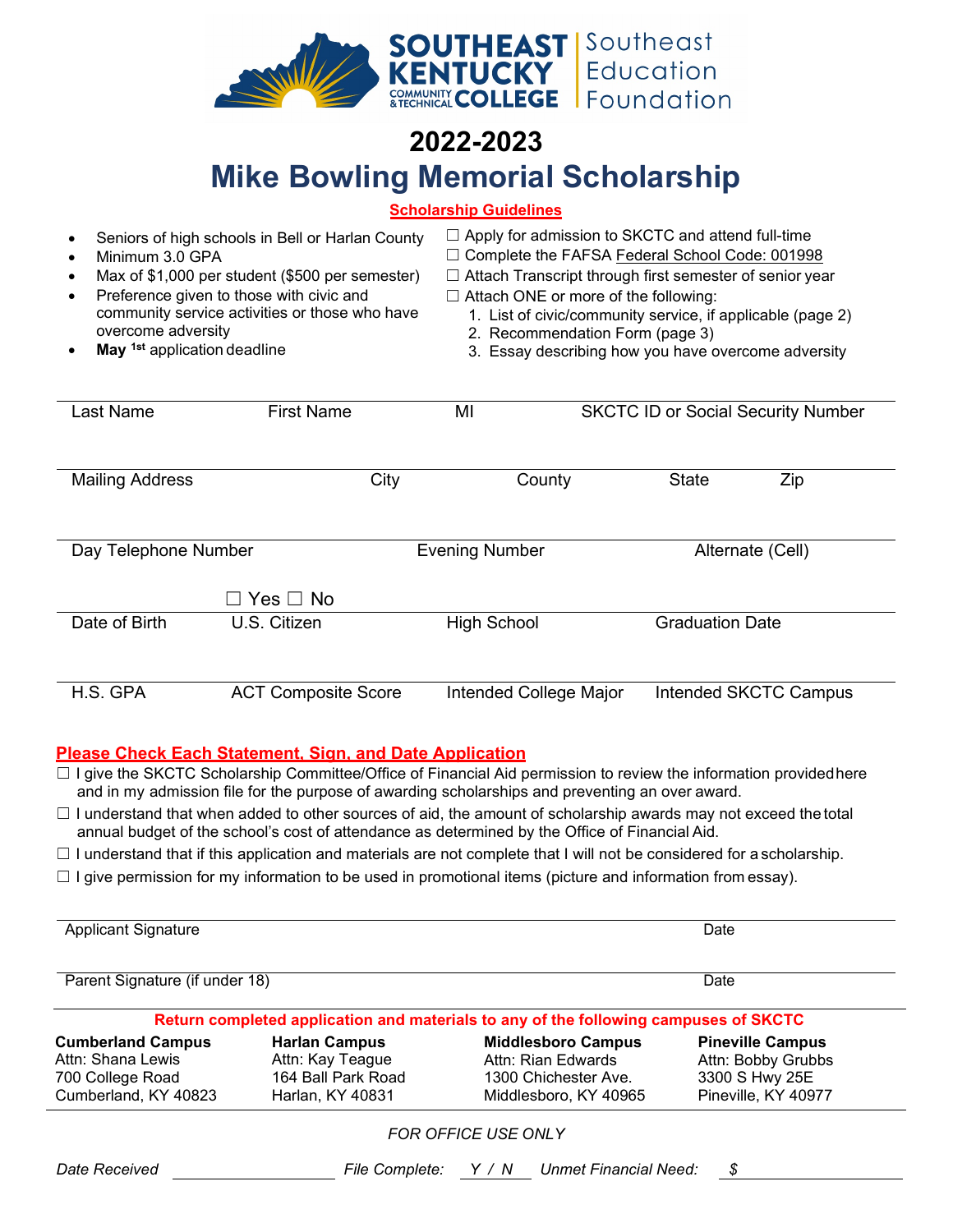

# **Mike Bowling Memorial Scholarship Civic and Community Service Activities**

Applicant's Name: \_\_\_\_\_\_\_\_\_\_\_\_\_\_\_\_\_\_\_\_\_\_\_\_\_\_\_\_\_\_\_\_\_\_\_\_\_\_\_

Please list each civic activity with which you have been involved. You may attach additional pages as needed.

| <b>Organization Name:</b>         |
|-----------------------------------|
| <b>Organization Address:</b>      |
| <b>Organization Contact Name:</b> |
| <b>Your Role and Duties:</b>      |
|                                   |
| <b>Organization Name:</b>         |
| <b>Organization Address:</b>      |
| <b>Organization Contact Name:</b> |
| <b>Your Role and Duties:</b>      |
|                                   |
| <b>Organization Name:</b>         |
| <b>Organization Address:</b>      |
| <b>Organization Contact Name:</b> |
| <b>Your Role and Duties:</b>      |
|                                   |
| <b>Organization Name:</b>         |
| <b>Organization Address:</b>      |
| <b>Organization Contact Name:</b> |
| <b>Your Role and Duties:</b>      |
|                                   |
| <b>Organization Name:</b>         |
| <b>Organization Address:</b>      |
| <b>Organization Contact Name:</b> |
| <b>Your Role and Duties:</b>      |